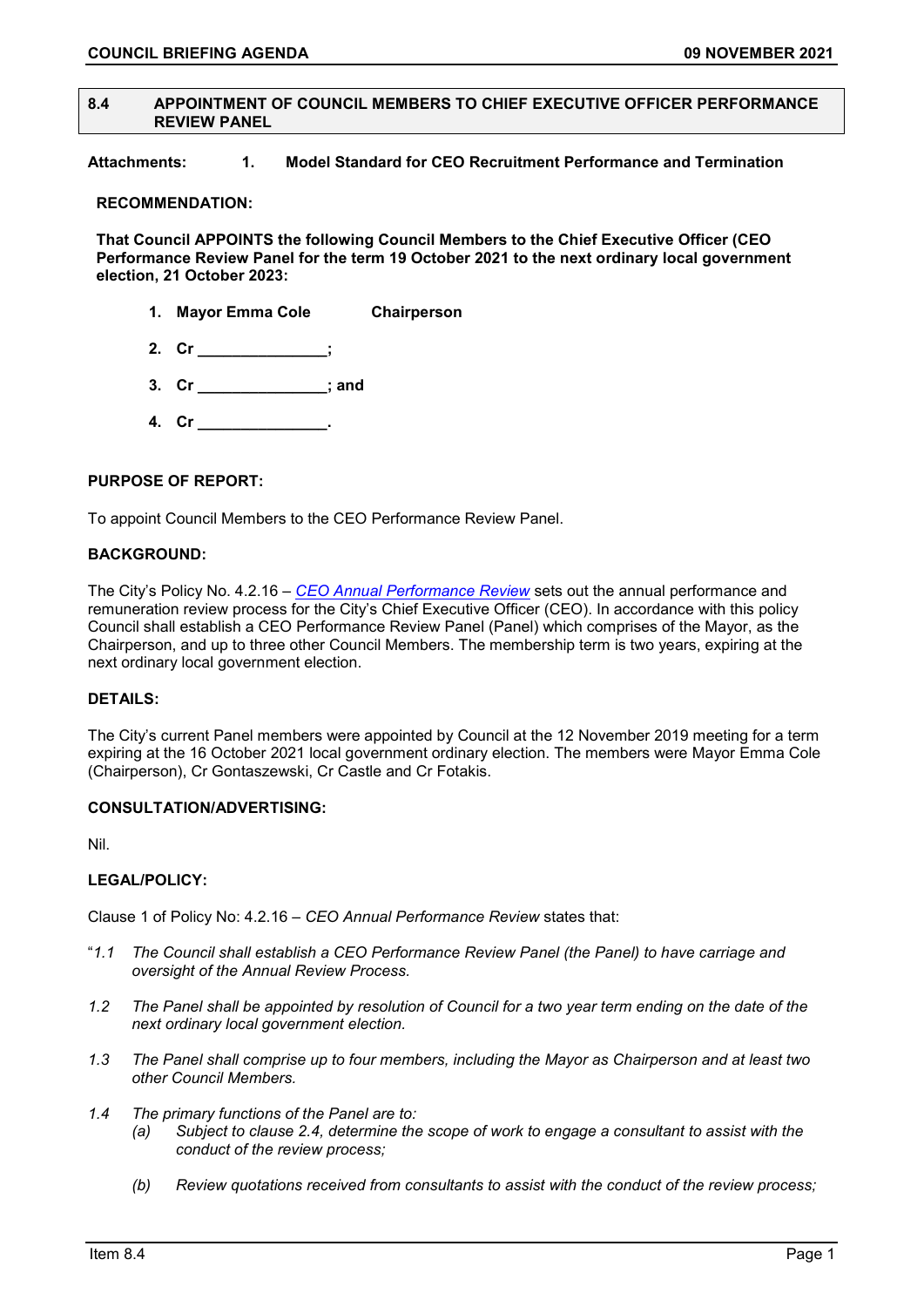- *(c) Provide a recommendation to Council on the appointment of a suitable consultant to assist with the conduct of the review process;*
- *(d) Manage the consultant appointed by Council;*
- *(e) Review the results of the performance review process and remuneration review and provide a recommendation to Council on the same; and*
- *(f) Discuss possible KPIs and measurements with the CEO for reporting to Council arising from the performance review process."*

Section 5.39B *Adoption of model standards* requires a local government to prepare and adopt (by absolute majority) standards to be observed by the local government for CEO recruitment, performance and termination. These standards must incorporate the standards prescribed in regulation. Council adopted CEO Standards (Attachment 1) at its 23 March 2021 meeting.

## **RISK MANAGEMENT IMPLICATIONS:**

Low: Appointment of Council Members to the Panel will ensure the CEO's annual review process is conducted in accordance with Policy No. 4.2.16.

## **STRATEGIC IMPLICATIONS:**

This is in keeping with the City's *Strategic Community Plan 2018-2028*:

## Innovative and Accountable

*We are open and accountable to an engaged community.*

*Our community is aware of what we are doing and how we are meeting our goals.*

## **SUSTAINABILITY IMPLICATIONS:**

This does not contribute to any environmental sustainability outcomes. This action/activity is environmentally neutral.

## **PUBLIC HEALTH IMPLICATIONS:**

This does not contribute to any priority health outcomes of the City's *Public Health Plan 2020-2025*.

## **FINANCIAL/BUDGET IMPLICATIONS:**

Nil.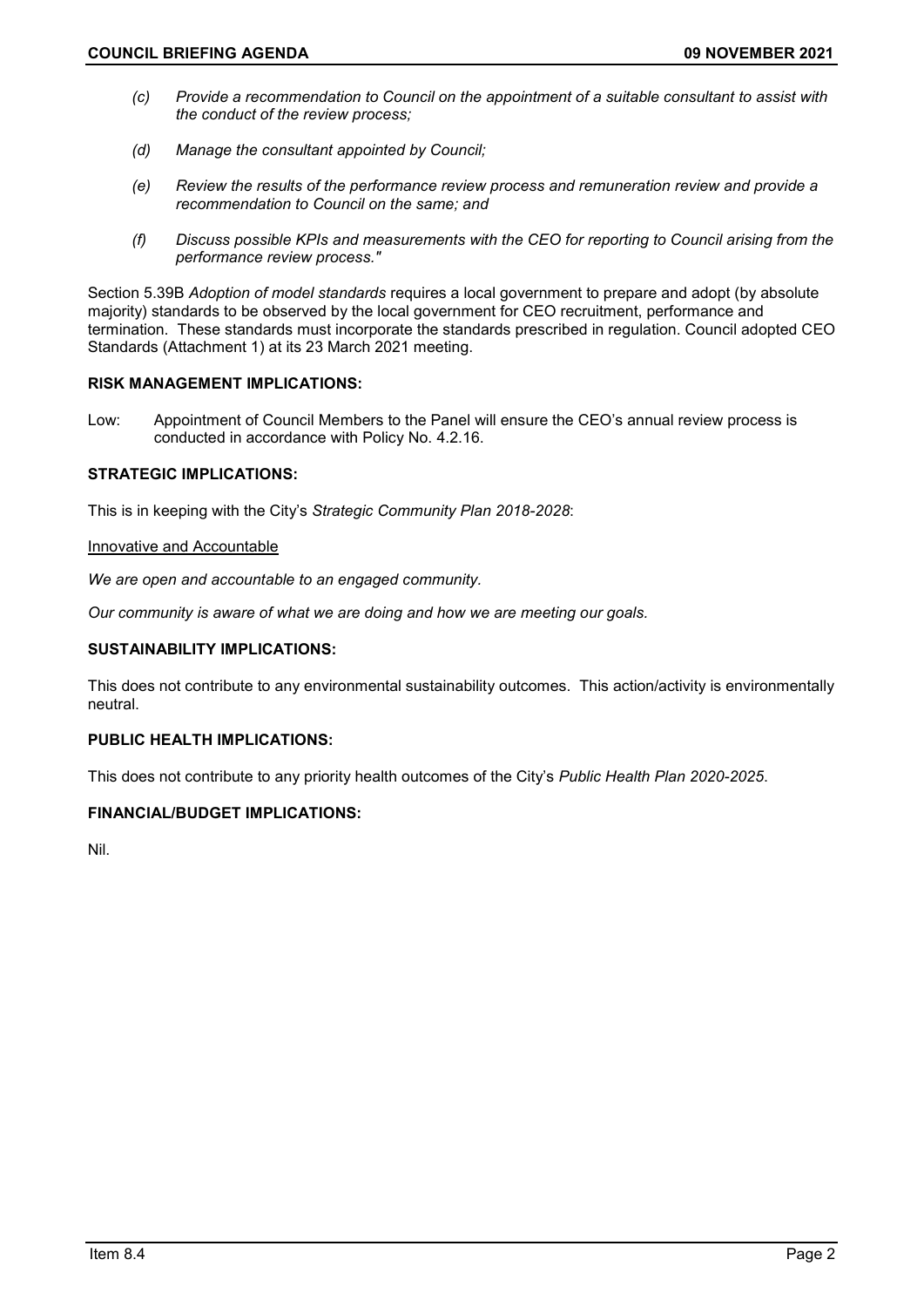# **MODEL STANDARD FOR CEO RECRUITMENT, PERFORMANCE AND CITY OF VINCENT AND TERMINATION**



## **Division 1 - Preliminary provisions**

#### $\mathbf{1}$ **Citation**

These are the City of Vincent's Standards for CEO Recruitment, Performance and Termination.

#### 2. **Terms used**

 $(1)$ In these standards -

Act means the Local Government Act 1995:

additional performance criteria means performance criteria agreed by the local government and the CEO under clause 16(1)(b);

applicant means a person who submits an application to the local government for the position of CEO;

contract of employment means the written contract, as referred to in section 5.39 of the Act, that governs the employment of the CEO;

contractual performance criteria means the performance criteria specified in the CEO's contract of employment as referred to in section 5.39(3)(b) of the Act;

job description form means the job description form for the position of CEO approved by the local government under clause 5(2);

local government means the City of Vincent;

selection criteria means the selection criteria for the position of CEO determined by the local government under clause 5(1) and set out in the job description form;

selection panel means the selection panel established by the local government under clause 8 for the employment of a person in the position of CEO.

 $(2)$ Other terms used in these standards that are also used in the Act have the same meaning as they have in the Act, unless the contrary intention appears.

## Division 2 - Standards for recruitment of CEOs

#### **Overview of Division** 3.

This Division sets out standards to be observed by the local government in relation to the recruitment of CEOs.

#### 4. **Application of Division**

- $(1)$ Except as provided in subclause (2), this Division applies to any recruitment and selection process carried out by the local government for the employment of a person in the position of CEO.
- $(2)$ This Division does not apply -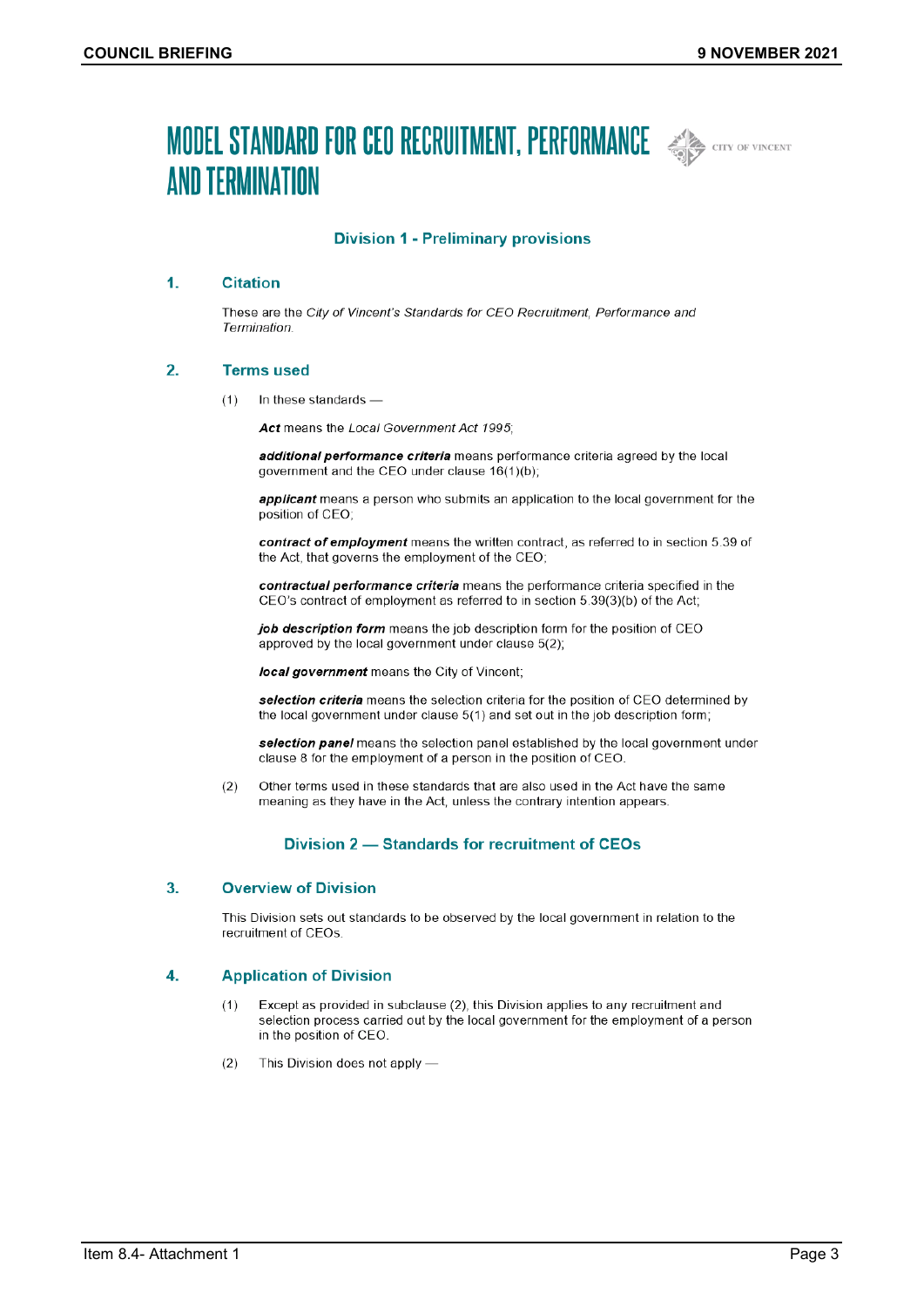- if it is proposed that the position of CEO be filled by a person in a class  $(a)$ prescribed for the purposes of section 5.36(5A) of the Act; or
- in relation to a renewal of the CEO's contract of employment, except in the  $(b)$ circumstances referred to in clause 13(2).

#### 5. Determination of selection criteria and approval of job description form

- The local government must determine the selection criteria for the position of CEO.  $(1)$ based on the local government's consideration of the knowledge, experience, qualifications and skills necessary to effectively perform the duties and responsibilities of the position of CEO of the local government.
- $(2)$ The local government must, by resolution of an absolute majority of the council, approve a job description form for the position of CEO which sets out -
	- $(a)$ the duties and responsibilities of the position; and
	- $(b)$ the selection criteria for the position determined in accordance with subclause (1).

#### 6. **Advertising requirements**

- If the position of CEO is vacant, the local government must ensure it complies with  $(1)$ section 5.36(4) of the Act and the Local Government (Administration) Regulations 1996 regulation 18A
- $(2)$ If clause 13 applies, the local government must advertise the position of CEO in the manner referred to in the Local Government (Administration) Regulations 1996 regulation 18A as if the position was vacant.

#### 7. Job description form to be made available by local government

If a person requests the local government to provide to the person a copy of the job description form, the local government must

- inform the person of the website address referred to in the Local Government  $(a)$ (Administration) Regulations 1996 regulation 18A(2)(da); or
- if the person advises the local government that the person is unable to access  $(b)$ that website address
	- $(i)$ email a copy of the job description form to an email address provided by the person; or
	- $(ii)$ mail a copy of the job description form to a postal address provided by the person.

#### 8. Establishment of selection panel for employment of CEO

In this clause - $(1)$ 

independent person means a person other than any of the following -

- a council member;  $(a)$
- $(b)$ an employee of the local government;
- a human resources consultant engaged by the local government.  $(c)$
- The local government must establish a selection panel to conduct the recruitment and  $(2)$ selection process for the employment of a person in the position of CEO.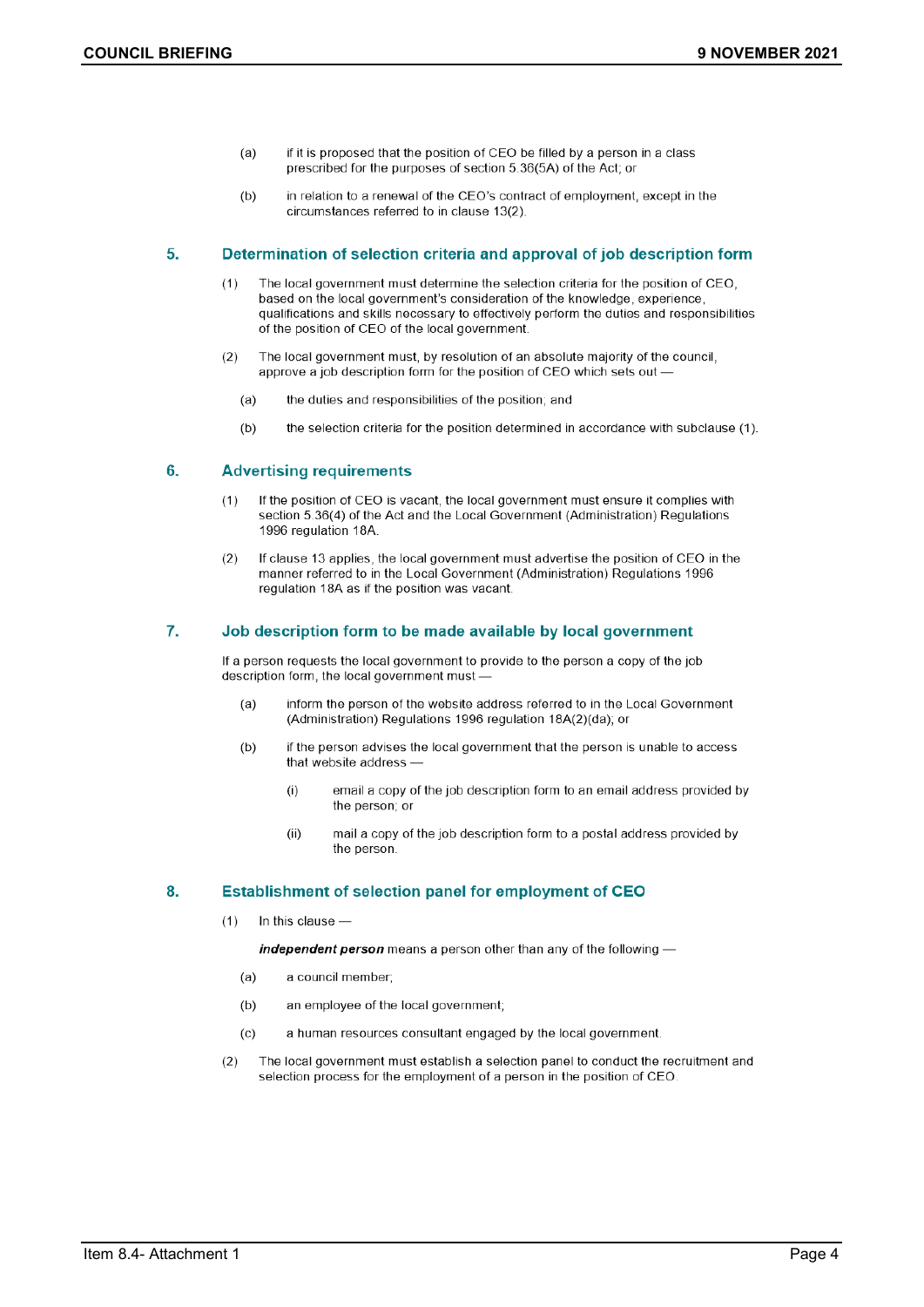- The selection panel must comprise - $(3)$ 
	- $(a)$ council members (the number of which must be determined by the local government); and
	- at least 1 independent person.  $(b)$

#### $9.$ **Recommendation by selection panel**

- $(1)$ Each applicant's knowledge, experience, qualifications and skills must be assessed against the selection criteria by or on behalf of the selection panel.
- $(2)$ Following the assessment referred to in subclause (1), the selection panel must provide to the local government -
	- $(a)$ a summary of the selection panel's assessment of each applicant; and
	- unless subclause (3) applies, the selection panel's recommendation as to which  $(b)$ applicant or applicants are suitable to be employed in the position of CEO.
- $(3)$ If the selection panel considers that none of the applicants are suitable to be employed in the position of CEO, the selection panel must recommend to the local government
	- that a new recruitment and selection process for the position be carried out in  $(a)$ accordance with these standards; and
	- the changes (if any) that the selection panel considers should be made to the  $(b)$ duties and responsibilities of the position or the selection criteria.
- $(4)$ The selection panel must act under subclauses (1), (2) and (3)  $-$ 
	- $(a)$ in an impartial and transparent manner; and
	- in accordance with the principles set out in section 5.40 of the Act.  $(b)$
- $(5)$ The selection panel must not recommend an applicant to the local government under subclause (2)(b) unless the selection panel has
	- $(a)$ assessed the applicant as having demonstrated that the applicant's knowledge, experience, qualifications and skills meet the selection criteria; and
	- $(b)$ verified any academic, or other tertiary level, qualifications the applicant claims to hold; and
	- whether by contacting referees provided by the applicant or making any other  $(c)$ inquiries the selection panel considers appropriate, verified the applicant's character, work history, skills, performance and any other claims made by the applicant.
- The local government must have regard to, but is not bound to accept, a  $(6)$ recommendation made by the selection panel under this clause.

#### 10. Application of cl. 5 where new process carried out

- $(1)$ This clause applies if the local government accepts a recommendation by the selection panel under clause 9(3)(a) that a new recruitment and selection process for the position of CEO be carried out in accordance with these standards.
- $(2)$ Unless the local government considers that changes should be made to the duties and responsibilities of the position or the selection criteria -
	- $(a)$ clause 5 does not apply to the new recruitment and selection process; and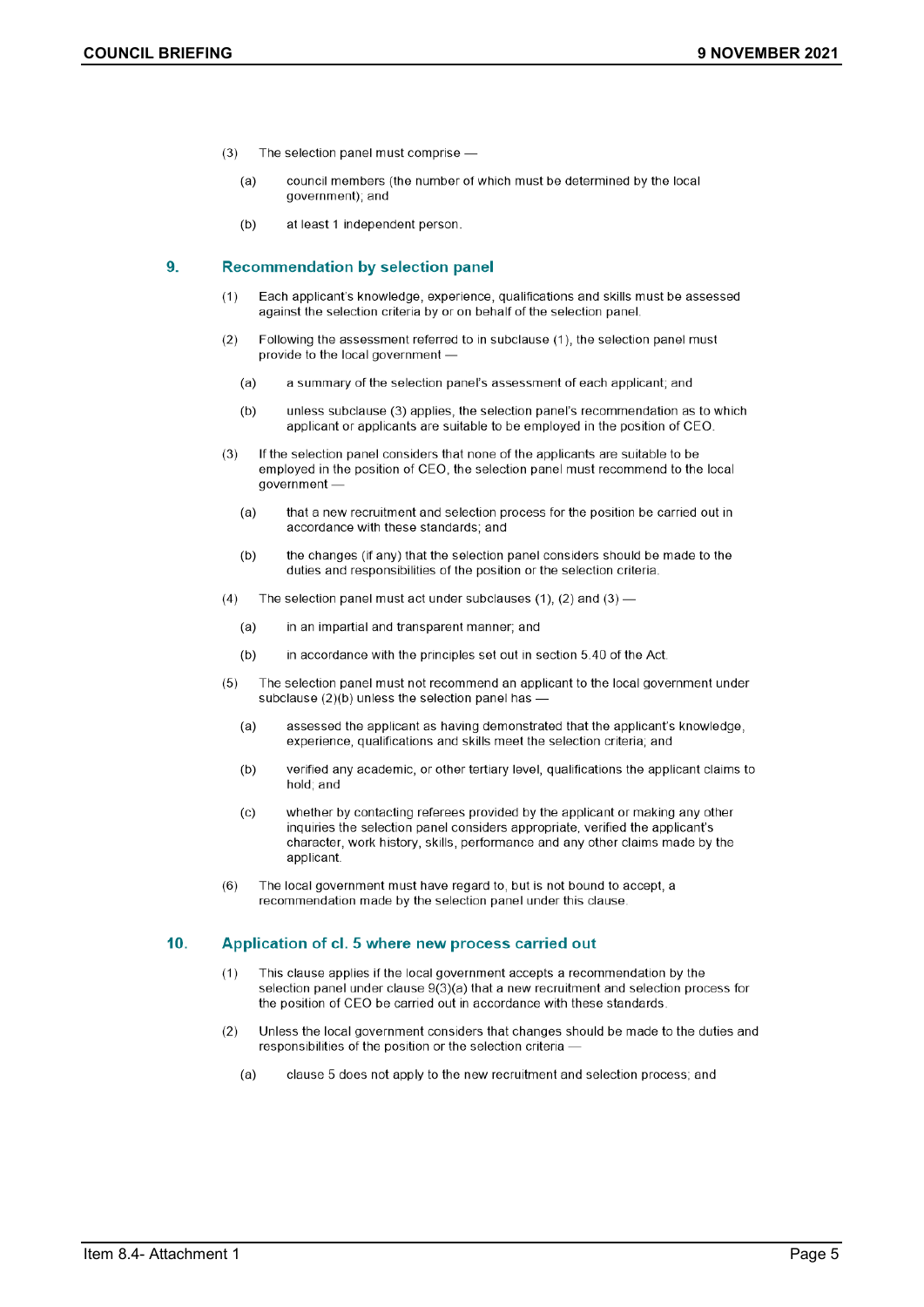the job description form previously approved by the local government under  $(b)$ clause 5(2) is the job description form for the purposes of the new recruitment and selection process.

#### $11.$ Offer of employment in position of CEO

Before making an applicant an offer of employment in the position of CEO, the local government must, by resolution of an absolute majority of the council, approve -

- the making of the offer of employment to the applicant; and  $(a)$
- the proposed terms of the contract of employment to be entered into by the local  $(b)$ government and the applicant.

#### $12.$ Variations to proposed terms of contract of employment

- $(1)$ This clause applies if an applicant who is made an offer of employment in the position of CEO under clause 11 negotiates with the local government a contract of employment (the negotiated contract) containing terms different to the proposed terms approved by the local government under clause 11(b).
- $(2)$ Before entering into the negotiated contract with the applicant, the local government must, by resolution of an absolute majority of the council, approve the terms of the negotiated contract.

#### $13.$ Recruitment to be undertaken on expiry of certain CEO contracts

In this clause - $(1)$ 

> commencement day means the day on which the Local Government (Administration) Amendment Regulations 2021 regulation 6 comes into operation.

- $(2)$ This clause applies if
	- upon the expiry of the contract of employment of the person (the incumbent CEO)  $(a)$ who holds the position of CEO -
		- $(i)$ the incumbent CEO will have held the position for a period of 10 or more consecutive years, whether that period commenced before, on or after commencement day; and
		- $(ii)$ a period of 10 or more consecutive years has elapsed since a recruitment and selection process for the position was carried out, whether that process was carried out before, on or after commencement day; and
	- $(b)$ the incumbent CEO has notified the local government that they wish to have their contract of employment renewed upon its expiry.
- Before the expiry of the incumbent CEO's contract of employment, the local  $(3)$ government must carry out a recruitment and selection process in accordance with these standards to select a person to be employed in the position of CEO after the expiry of the incumbent CEO's contract of employment.
- $(4)$ This clause does not prevent the incumbent CEO's contract of employment from being renewed upon its expiry if the incumbent CEO is selected in the recruitment and selection process referred to in subclause (3) to be employed in the position of CEO.

#### 14. **Confidentiality of information**

The local government must ensure that information provided to, or obtained by, the local government in the course of a recruitment and selection process for the position of CEO is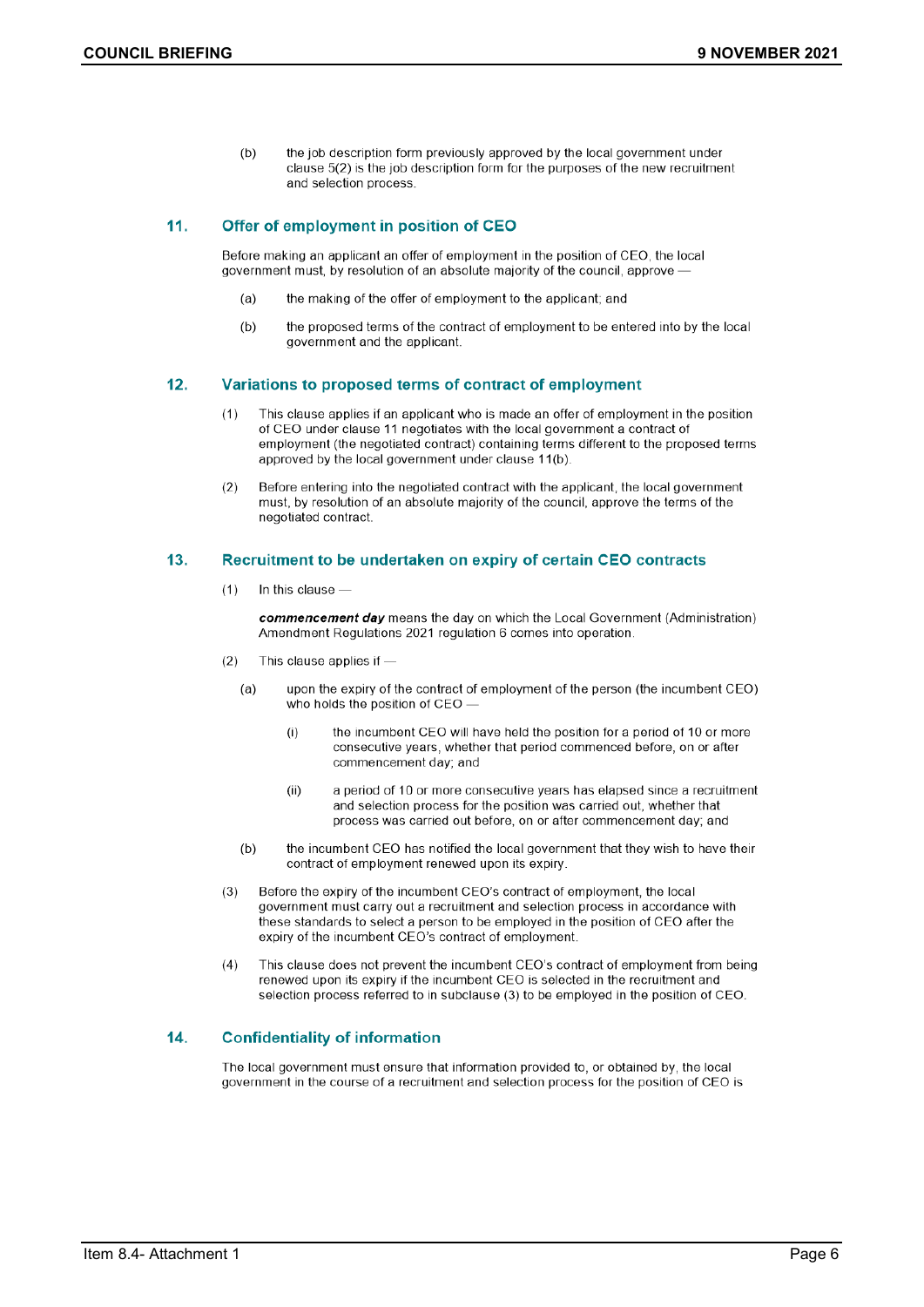not disclosed, or made use of, except for the purpose of, or in connection with, that recruitment and selection process.

## Division 3 - Standards for review of performance of CEOs

#### $15.$ **Overview of Division**

This Division sets out standards to be observed by the local government in relation to the review of the performance of CEOs.

## 16. Performance review process to be agreed between local government and CEO

- The local government and the CEO must agree on - $(1)$ 
	- $(a)$ the process by which the CEO's performance will be reviewed; and
	- any performance criteria to be met by the CEO that are in addition to the  $(b)$ contractual performance criteria
- Without limiting subclause (1), the process agreed under subclause (1)(a) must be  $(2)$ consistent with clauses 17, 18 and 19.
- The matters referred to in subclause (1) must be set out in a written document.  $(3)$

#### $17.$ **Carrying out a performance review**

- A review of the performance of the CEO by the local government must be carried out  $(1)$ in an impartial and transparent manner.
- $(2)$ The local government must
	- collect evidence regarding the CEO's performance in respect of the contractual  $(a)$ performance criteria and any additional performance criteria in a thorough and comprehensive manner; and
	- review the CEO's performance against the contractual performance criteria and  $(b)$ any additional performance criteria, based on that evidence.

#### 18. **Endorsement of performance review by local government**

Following a review of the performance of the CEO, the local government must, by resolution of an absolute majority of the council, endorse the review.

#### 19. CEO to be notified of results of performance review

After the local government has endorsed a review of the performance of the CEO under clause 18, the local government must inform the CEO in writing of -

- $(a)$ the results of the review; and
- if the review identifies any issues about the performance of the CEO how the  $(b)$ local government proposes to address and manage those issues.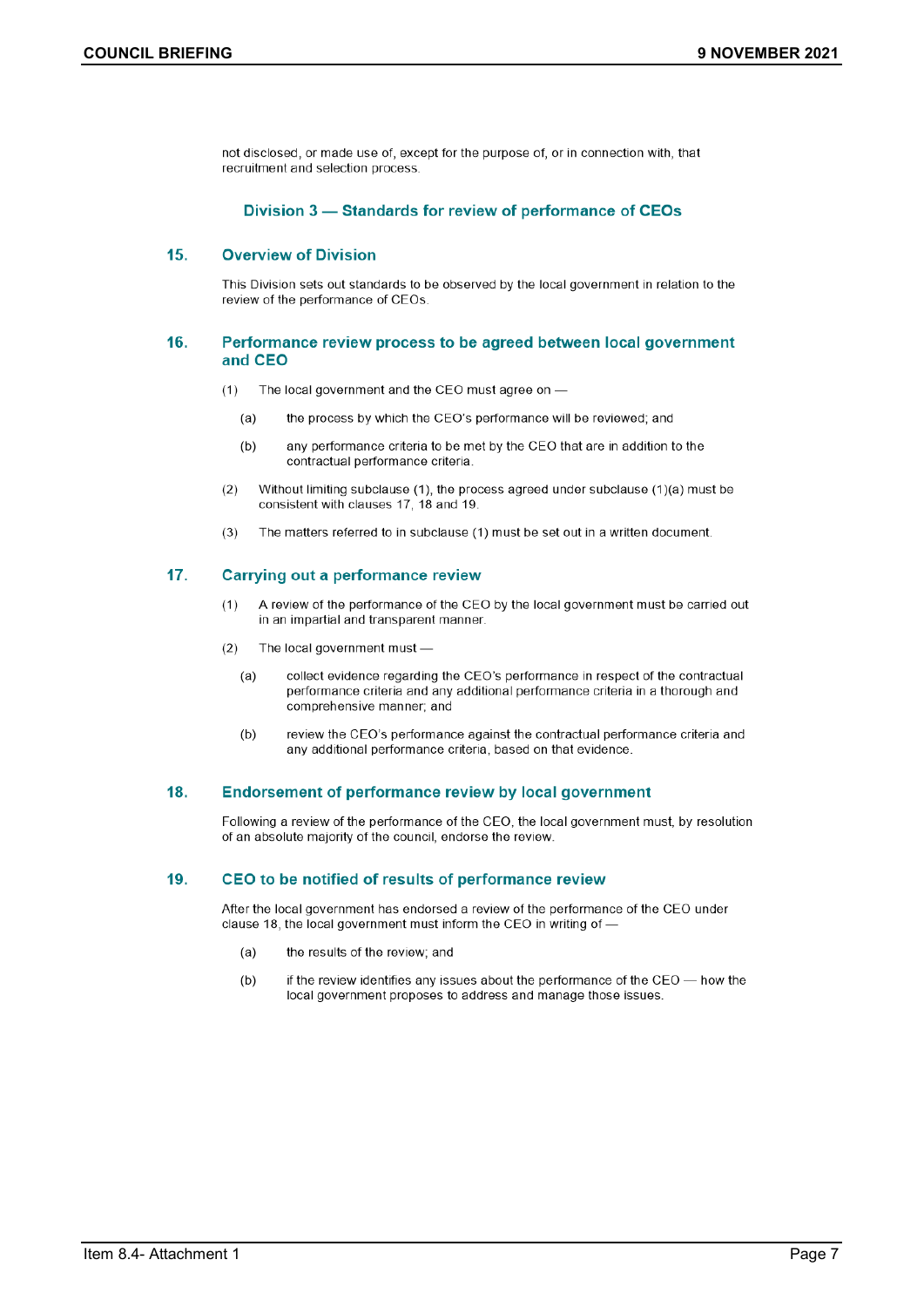## Division 4 – Standards for termination of employment of CEOs

#### 20. **Overview of Division**

This Division sets out standards to be observed by the local government in relation to the termination of the employment of CEOs.

#### $21.$ **General principles applying to any termination**

- $(1)$ The local government must make decisions relating to the termination of the employment of a CEO in an impartial and transparent manner.
- The local government must accord a CEO procedural fairness in relation to the  $(2)$ process for the termination of the CEO's employment, including
	- informing the CEO of the CEO's rights, entitlements and responsibilities in  $(a)$ relation to the termination process; and
	- notifying the CEO of any allegations against the CEO; and  $(b)$
	- giving the CEO a reasonable opportunity to respond to the allegations; and  $(c)$
	- genuinely considering any response given by the CEO in response to the  $(d)$ allegations.

## 22. Additional principles applying to termination for performance related reasons

- This clause applies if the local government proposes to terminate the employment of a  $(1)$ CEO for reasons related to the CEO's performance.
- $(2)$ The local government must not terminate the CEO's employment unless the local government has
	- in the course of carrying out the review of the CEO's performance referred to in  $(a)$ subclause (3) or any other review of the CEO's performance, identified any issues (the performance issues) related to the performance of the CEO; and
	- $(b)$ informed the CEO of the performance issues; and
	- $(c)$ given the CEO a reasonable opportunity to address, and implement a plan to remedy, the performance issues; and
	- determined that the CEO has not remedied the performance issues to the  $(d)$ satisfaction of the local government.
- The local government must not terminate the CEO's employment unless the local  $(3)$ government has, within the preceding 12 month period, reviewed the performance of the CEO under section 5.38(1) of the Act.

#### 23. **Decision to terminate**

Any decision by the local government to terminate the employment of a CEO must be made by resolution of an absolute majority of the council.